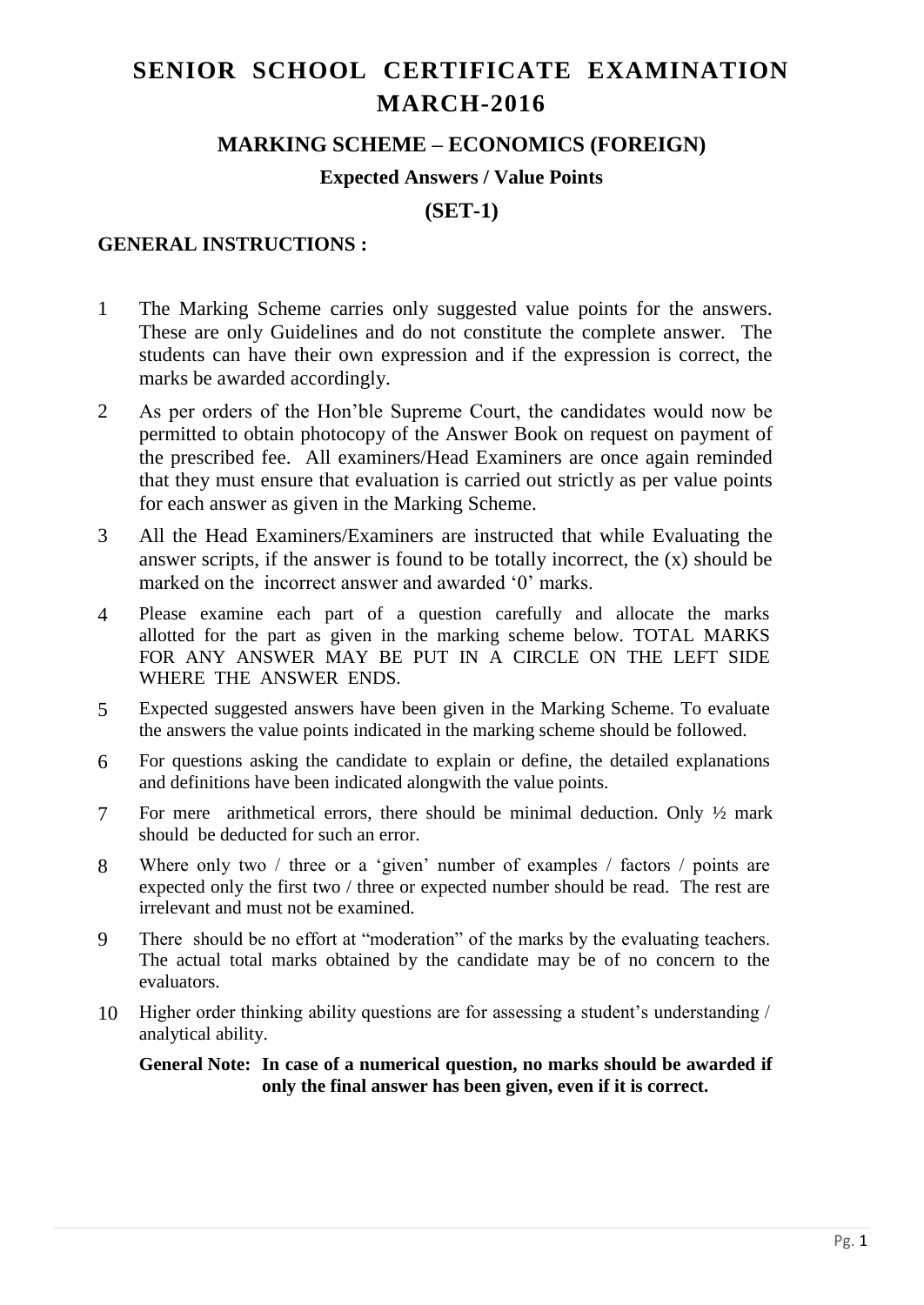| C <sub>1</sub>          | <b>Expected Answer / Value Points</b>                                                                                                                                                                                                                                                                                                                                             | <b>Distribution</b><br>of Marks |  |
|-------------------------|-----------------------------------------------------------------------------------------------------------------------------------------------------------------------------------------------------------------------------------------------------------------------------------------------------------------------------------------------------------------------------------|---------------------------------|--|
| (SECTION-A)             |                                                                                                                                                                                                                                                                                                                                                                                   |                                 |  |
| 1                       | Imputed salary of the producer                                                                                                                                                                                                                                                                                                                                                    | 1                               |  |
| $\mathbf{2}$            | (b) Less than AR                                                                                                                                                                                                                                                                                                                                                                  | 1                               |  |
| 3                       | When there is decrease in demand due to a factor other than own price of<br>the good or naming a factor like fall in price of substitute, etc.                                                                                                                                                                                                                                    | 1                               |  |
| 4                       | (c) oligopoly                                                                                                                                                                                                                                                                                                                                                                     | 1                               |  |
| 5                       | (a) Perfect Competition                                                                                                                                                                                                                                                                                                                                                           | $\mathbf{1}$                    |  |
| 6                       | The consumer is not in equilibrium because<br>MRS > $\frac{P_x}{P_v}$ or $1 > \frac{3}{4}$<br>Since the consumer is willing to pay more for good X than the market                                                                                                                                                                                                                | $\mathbf{1}$                    |  |
|                         | requires, the consumer will buy more of good X and less of good Y, continue<br>to do so till MRS declines enough to become equal to $\frac{P_X}{P_Y}$                                                                                                                                                                                                                             | $\overline{2}$                  |  |
| $\overline{\mathbf{z}}$ | Y is more elastic than X because one percent change in price of good Y leads<br>to one percent change in quantity demanded while one percent change in<br>good X has no effect on demand of good X.                                                                                                                                                                               | 3                               |  |
| 8                       | For certain goods and services, government sets minimum price. This<br>minimum price is called minimum price ceiling.                                                                                                                                                                                                                                                             | 1                               |  |
|                         | This price is normally set at a level higher than the equilibrium price. This<br>leads to excess supply. Since producers are not able to sell all they want to<br>sell, they illegally sell the good or service below the minimum price.                                                                                                                                          | $\mathbf{z}$                    |  |
|                         | <b>OR</b>                                                                                                                                                                                                                                                                                                                                                                         |                                 |  |
|                         | 'Increase' in demand leads to excess demand. Since buyers will not be able<br>to buy all they want to buy, competition among buyers emerge leading to<br>rise in price. Rise in price leads to fall (contraction) in demand and rise<br>(expansion) in supply. This continues till demand is equal to supply at a new<br>equilibrium price which is higher than the earlier price | $\overline{\mathbf{3}}$         |  |
| 9                       | If the good is a 'normal good', a rise in income will raise the demand for that<br>good.                                                                                                                                                                                                                                                                                          | $\overline{2}$                  |  |
|                         | If the good is an 'inferior good' a rise in income will reduce the demand of a<br>good.<br>(Diagram not required)<br>(Answer based on fall in income is also correct)                                                                                                                                                                                                             | $\mathbf{2}$                    |  |
| 10                      | Short run production function.                                                                                                                                                                                                                                                                                                                                                    | 1                               |  |
|                         | Initially TP increases at increasing rate.<br>٠<br>After a certain level of output TP increases at decreasing rate.<br><b>Ultimately TP falls</b>                                                                                                                                                                                                                                 | 3                               |  |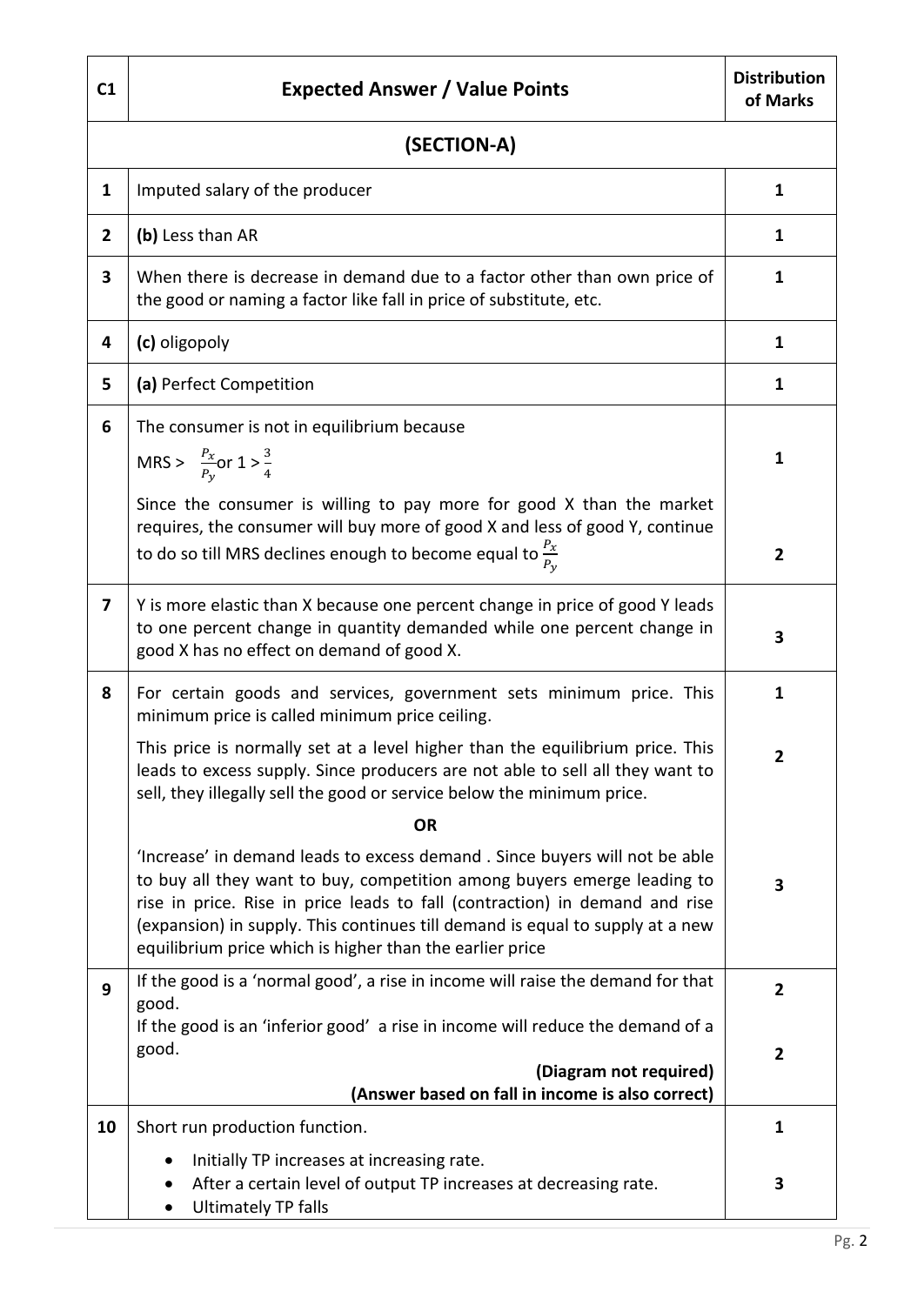| 11 | TFC remains unchanged as output is increased.<br>then increases at increasing rate.<br>when there is a small change in price.                                                                                                                                                                                                                              |                | <b>OR</b>   | Cost is the sum of actual money expenditure on inputs and imputed<br>expenditure on inputs supplied by the owner, including normal profit.<br>Initially TVC increases at decreasing rate upto a certain level of output and<br>Perfectly elastic supply refers to supply which changes drastically even | 1<br>1<br>$\mathbf{2}$<br>$\mathbf{1}$<br>$1\frac{1}{2}$ |
|----|------------------------------------------------------------------------------------------------------------------------------------------------------------------------------------------------------------------------------------------------------------------------------------------------------------------------------------------------------------|----------------|-------------|---------------------------------------------------------------------------------------------------------------------------------------------------------------------------------------------------------------------------------------------------------------------------------------------------------|----------------------------------------------------------|
|    | ES = $\frac{P}{Q}$ x $\frac{\Delta Q}{\Delta P}$                                                                                                                                                                                                                                                                                                           |                |             |                                                                                                                                                                                                                                                                                                         | 1                                                        |
|    | $2=\frac{P}{100}$ x $\frac{-20}{-2}$                                                                                                                                                                                                                                                                                                                       |                |             |                                                                                                                                                                                                                                                                                                         | $\frac{1}{2}$                                            |
|    | $P = \frac{400}{30} =$ Rs. 20                                                                                                                                                                                                                                                                                                                              |                |             |                                                                                                                                                                                                                                                                                                         |                                                          |
| 12 | Suppose the only two goods produced are X and Y.                                                                                                                                                                                                                                                                                                           |                |             |                                                                                                                                                                                                                                                                                                         |                                                          |
|    | <b>Combinations</b>                                                                                                                                                                                                                                                                                                                                        | X (Units)      | Y (Units)   | MRT(= $\Delta Y : \Delta X$ )                                                                                                                                                                                                                                                                           |                                                          |
|    | A                                                                                                                                                                                                                                                                                                                                                          | 0              | 20          |                                                                                                                                                                                                                                                                                                         |                                                          |
|    | B                                                                                                                                                                                                                                                                                                                                                          | 1              | 18          | 2Y:1X                                                                                                                                                                                                                                                                                                   |                                                          |
|    | C                                                                                                                                                                                                                                                                                                                                                          | $\overline{2}$ | 14          | 4Y:1X                                                                                                                                                                                                                                                                                                   |                                                          |
|    | D                                                                                                                                                                                                                                                                                                                                                          | 3              | 8           | 6Y:1X                                                                                                                                                                                                                                                                                                   |                                                          |
|    | E                                                                                                                                                                                                                                                                                                                                                          | 4              | $\mathbf 0$ | 8Y:1X                                                                                                                                                                                                                                                                                                   | $\overline{2}$                                           |
|    |                                                                                                                                                                                                                                                                                                                                                            |                |             | (or any other relevant schedule)                                                                                                                                                                                                                                                                        |                                                          |
|    | Opportunity Cost refers to the quantity of one good foregone to obtain<br>more quantity of the other good. For example when we move from<br>combination A to B the economy foregoes 2 units of Y to obtain one more<br>units of X. So opportunity cost of obtaining 1X is 2Y.<br>MRT means quantity of one good sacrified to produce an additional unit of |                |             | 2                                                                                                                                                                                                                                                                                                       |                                                          |
|    | transfer less and less efficient resources from good Y.                                                                                                                                                                                                                                                                                                    |                |             | the other good. For example, When we move from combination B to C the<br>MRT is 4Y:1X. MRT increases as to produce more of good X. We need to                                                                                                                                                           | 2                                                        |
| 13 | The conditions of consumer to be in equilibrium are                                                                                                                                                                                                                                                                                                        |                |             |                                                                                                                                                                                                                                                                                                         |                                                          |
|    | (1) $\frac{MUx}{Px} = \frac{MUy}{Py}$                                                                                                                                                                                                                                                                                                                      | 1              |             |                                                                                                                                                                                                                                                                                                         |                                                          |
|    | (2) MU falls as more of a good is consumed.                                                                                                                                                                                                                                                                                                                | 1              |             |                                                                                                                                                                                                                                                                                                         |                                                          |
|    | <b>Explanation:</b>                                                                                                                                                                                                                                                                                                                                        |                |             |                                                                                                                                                                                                                                                                                                         |                                                          |
|    | (1) suppose $\frac{M U x}{P x}$ is greater than $\frac{M U y}{P y}$ . This shows that per rupee MUx is                                                                                                                                                                                                                                                     |                |             |                                                                                                                                                                                                                                                                                                         |                                                          |
|    | higher than per rupee MU <sub>y</sub> . The consumer is induced to buy more of<br>X and less of Y. This continues till MUx falls and MU <sub>y</sub> rises enough to<br>make $\frac{MUx}{Px} = \frac{MUy}{Py}$ i.e. to reach back to the equilibrium.                                                                                                      |                |             |                                                                                                                                                                                                                                                                                                         |                                                          |
|    | (Answer based on $\frac{M U x}{P x} < \frac{M U y}{P y}$ is also correct)                                                                                                                                                                                                                                                                                  |                |             |                                                                                                                                                                                                                                                                                                         |                                                          |
|    |                                                                                                                                                                                                                                                                                                                                                            |                |             | (2) The condition that MUx falls as more of good X is consumed is<br>required because unless it is not so the consumer may end up<br>consuming only one good and not reach equilibrium.                                                                                                                 | 1                                                        |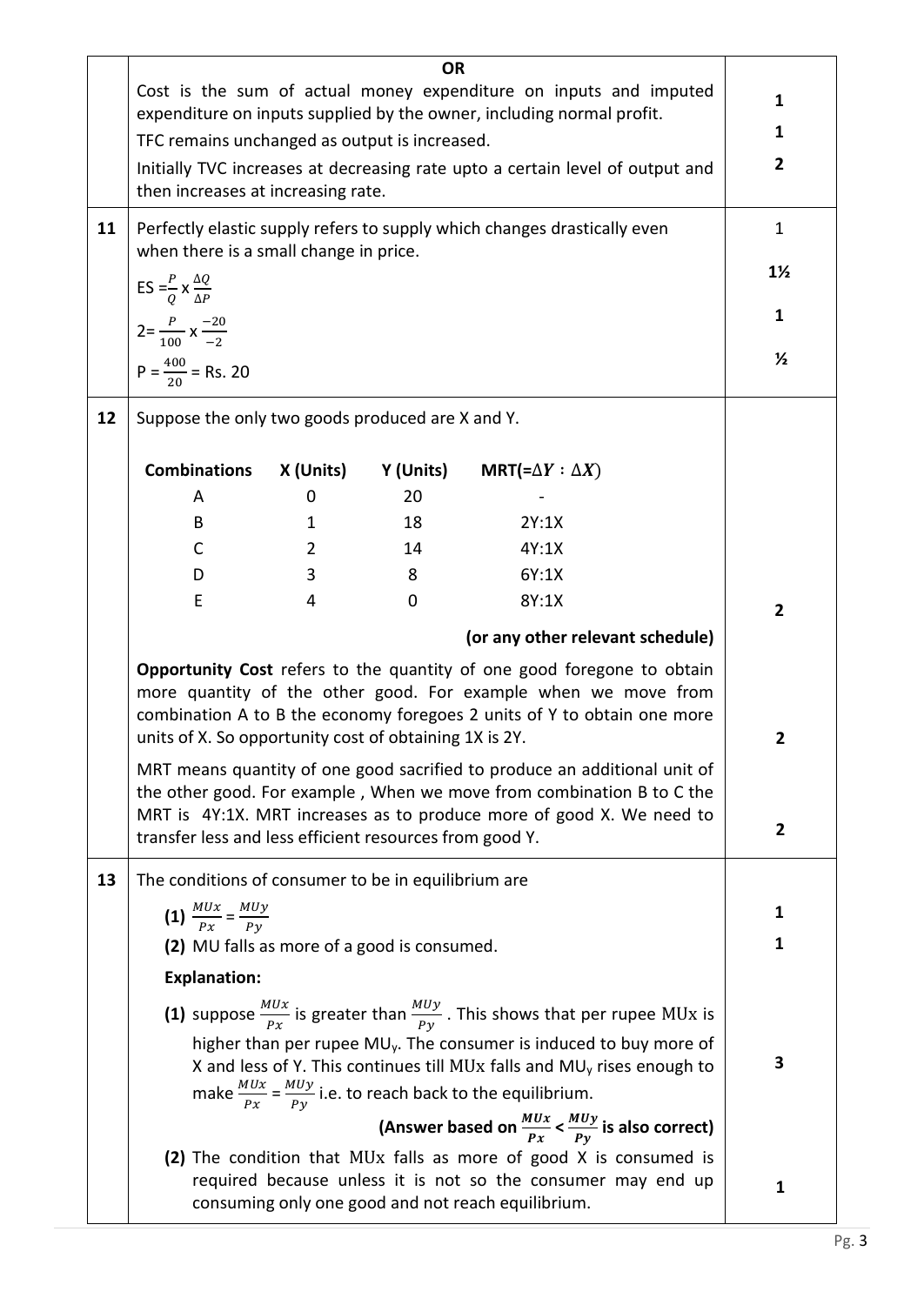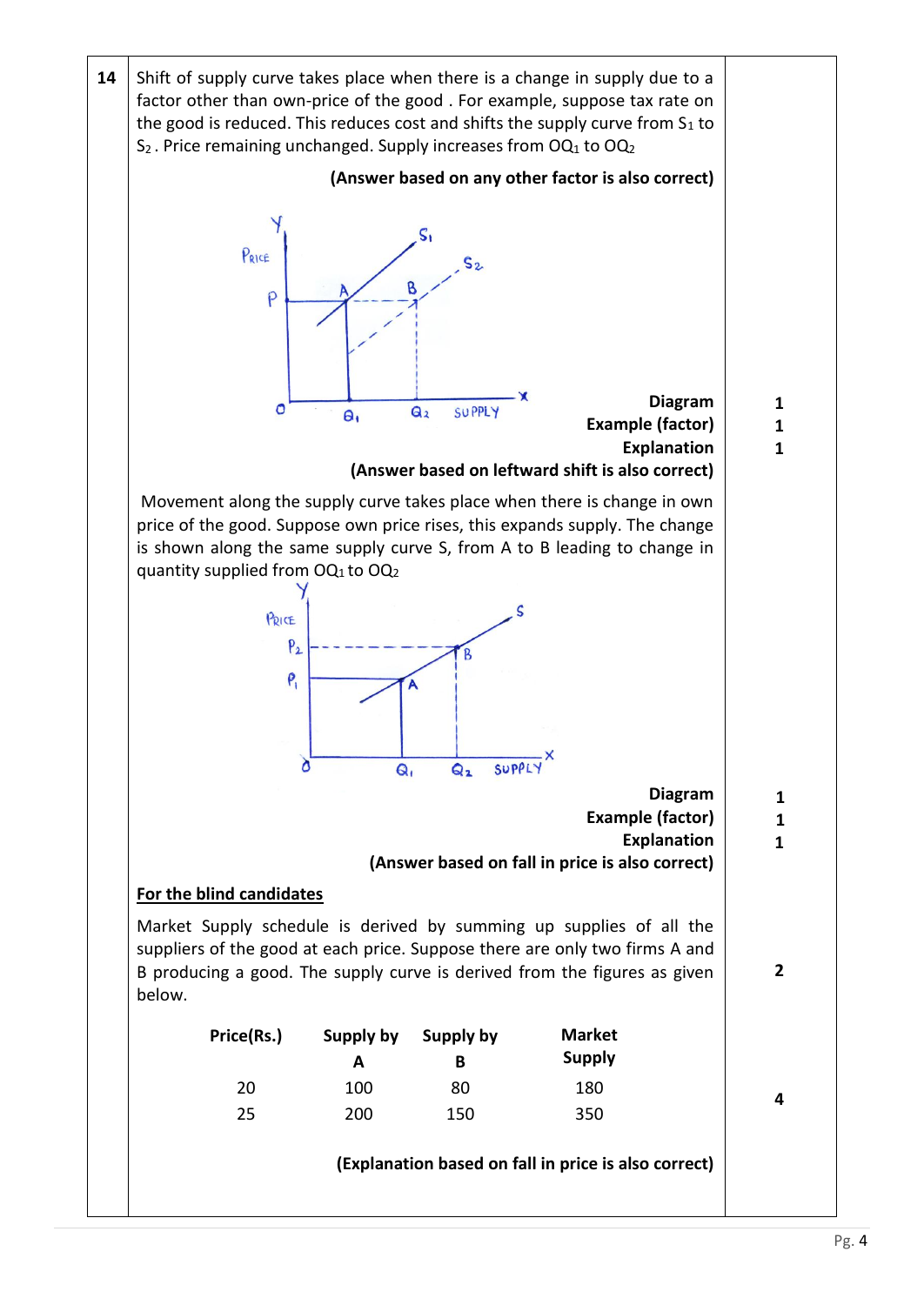| 15 | (a) Product differentiation implies that buyers differentiate products of<br>firms various as different. So they are willing to pay different prices<br>for the products of different firms. This product differentiation gives<br>the power to an individual firm to influence the market price on their<br>own.<br>(b) Perfect knowledge implies that buyers are fully aware of price in<br>market and sellers of technique of production. Knowledge by buyers<br>further implies that no buyer is willing to pay a higher price for the<br>product of any firm. Knowledge by sellers implies that cost of<br>production is same for all producers. | 3<br>3         |
|----|-------------------------------------------------------------------------------------------------------------------------------------------------------------------------------------------------------------------------------------------------------------------------------------------------------------------------------------------------------------------------------------------------------------------------------------------------------------------------------------------------------------------------------------------------------------------------------------------------------------------------------------------------------|----------------|
|    | <b>OR</b>                                                                                                                                                                                                                                                                                                                                                                                                                                                                                                                                                                                                                                             |                |
|    | (a) Interdependence between firms in an oligopoly market implies that<br>an individual firm takes into consideration the likely reactions of its<br>rival firms before making a move to change price or output. It is<br>possible because it is assumed that rival firms may react.                                                                                                                                                                                                                                                                                                                                                                   | 3              |
|    | (b) Large number of sellers means that number of firms are large enough<br>so that contribution to total output of the industry by any individual<br>firm is negligible. So, no single firm is in a position to influence the<br>market price on its own by changing its own output. Thus, Price<br>remains unchanged.                                                                                                                                                                                                                                                                                                                                | 3              |
|    | <b>SECTION - B</b>                                                                                                                                                                                                                                                                                                                                                                                                                                                                                                                                                                                                                                    |                |
| 16 | Gross investment is addition to stock of capital before making allowance for<br>depreciation.                                                                                                                                                                                                                                                                                                                                                                                                                                                                                                                                                         | $\mathbf{1}$   |
| 17 | (b) Capital loss.                                                                                                                                                                                                                                                                                                                                                                                                                                                                                                                                                                                                                                     | $\mathbf{1}$   |
| 18 | Fiscal deficit (or borrowing) less interest payments.                                                                                                                                                                                                                                                                                                                                                                                                                                                                                                                                                                                                 | $\mathbf{1}$   |
| 19 | (b) Selling of shares of public enterprises held by it.                                                                                                                                                                                                                                                                                                                                                                                                                                                                                                                                                                                               | $\mathbf{1}$   |
| 20 | (c) Autonomous payments over autonomous receipts.                                                                                                                                                                                                                                                                                                                                                                                                                                                                                                                                                                                                     | 1              |
| 21 | Real income $=\frac{Normal\ income}{Price\ Index}} \times 100$                                                                                                                                                                                                                                                                                                                                                                                                                                                                                                                                                                                        | $1\frac{1}{2}$ |
|    | $400 = \frac{Nominal\ income}{100} \times 100$                                                                                                                                                                                                                                                                                                                                                                                                                                                                                                                                                                                                        | 1              |
|    | Nominal income $= 400$                                                                                                                                                                                                                                                                                                                                                                                                                                                                                                                                                                                                                                | $\frac{1}{2}$  |
| 22 | MPC is the ratio of change in consumption expenditure ( $\Delta C$ ) to change in                                                                                                                                                                                                                                                                                                                                                                                                                                                                                                                                                                     | 1              |
|    | total income (ΔY).<br>Suppose ΔC = 70 and ΔY = 100 then MPC = $\frac{70}{100}$ = 0.7                                                                                                                                                                                                                                                                                                                                                                                                                                                                                                                                                                  | $\frac{1}{2}$  |
|    | (or any other example)                                                                                                                                                                                                                                                                                                                                                                                                                                                                                                                                                                                                                                |                |
|    | APC is the ratio of total consumption expenditure (C) to total income (Y).                                                                                                                                                                                                                                                                                                                                                                                                                                                                                                                                                                            | 1              |
|    | Suppose C = 80 and Y = 100 then APC = $\frac{80}{100}$ = 0.8                                                                                                                                                                                                                                                                                                                                                                                                                                                                                                                                                                                          | $\frac{1}{2}$  |
|    | (or any other example)                                                                                                                                                                                                                                                                                                                                                                                                                                                                                                                                                                                                                                |                |
|    |                                                                                                                                                                                                                                                                                                                                                                                                                                                                                                                                                                                                                                                       |                |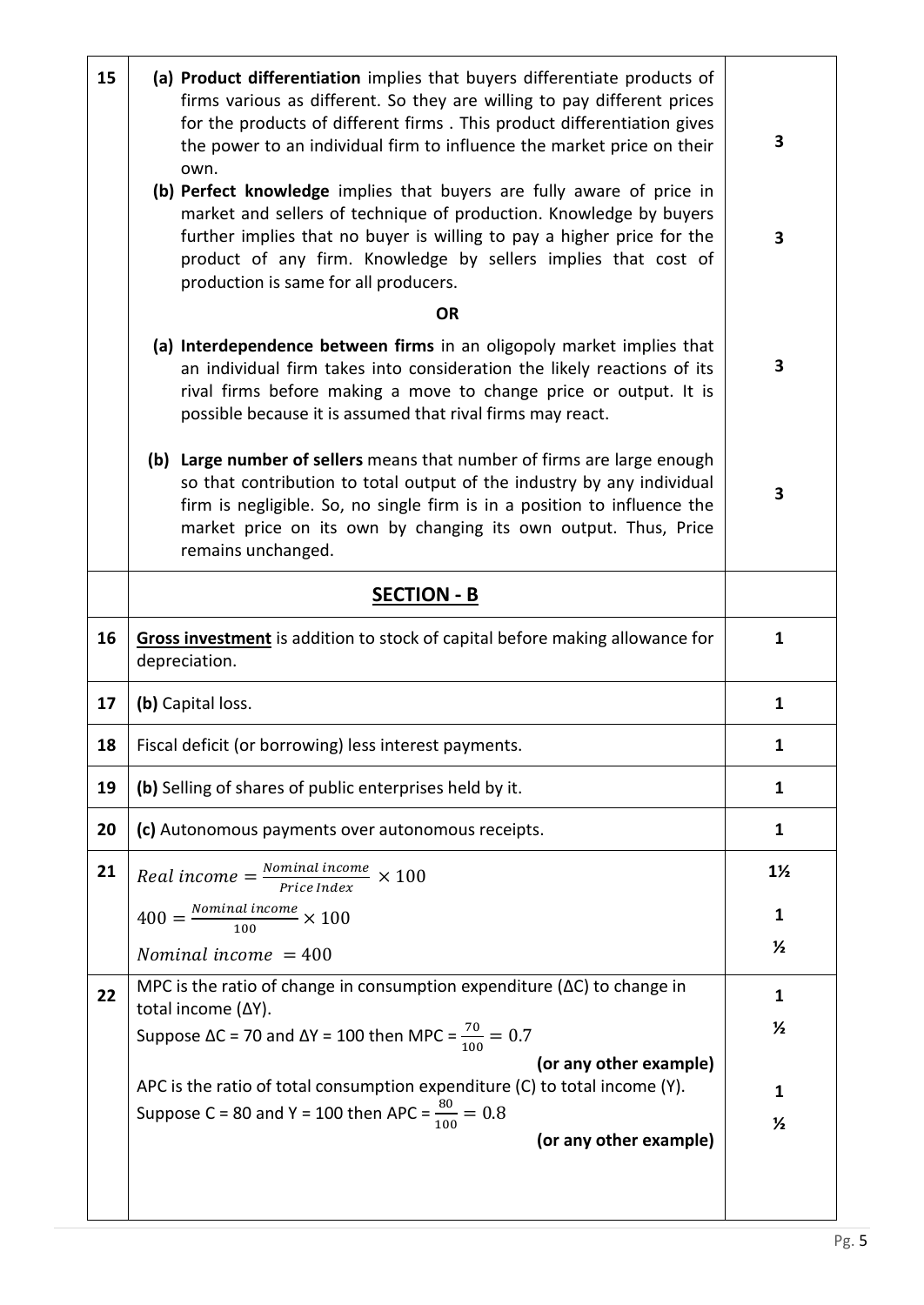|    | <b>OR</b>                                                                                                                                                                                                                                                                                                                                                                                                                                      |              |
|----|------------------------------------------------------------------------------------------------------------------------------------------------------------------------------------------------------------------------------------------------------------------------------------------------------------------------------------------------------------------------------------------------------------------------------------------------|--------------|
|    | Deficient demand means excess of AS over AD at full employment. Since<br>government expenditure is component of AD, increasing it will help in<br>removing deficient demand in the economy.                                                                                                                                                                                                                                                    | 3            |
| 23 | $Y = \overline{C} + MPC(Y) + I$                                                                                                                                                                                                                                                                                                                                                                                                                | $\mathbf{1}$ |
|    | $Y = 120 + 0.9 (Y) + 1100$                                                                                                                                                                                                                                                                                                                                                                                                                     | 1            |
|    | $0.1Y = 120+1100=1220$                                                                                                                                                                                                                                                                                                                                                                                                                         |              |
|    | $Y = Rs. 12200$                                                                                                                                                                                                                                                                                                                                                                                                                                | $\mathbf{1}$ |
| 24 | Government spending on child immunization programme is government<br>consumption final expenditure. Therefore, it raises GDP. Since such a<br>programme improves health, it will raise efficiency level of people and<br>increase welfare.                                                                                                                                                                                                     | 4            |
| 25 | Unit of account function of money means that money can be used for<br>quoting prices or recording transactions. This removes the difficulty of<br>keeping accounts and makes possible the existence of financial institutions.<br><b>OR</b>                                                                                                                                                                                                    | 4            |
|    | Deferred payments are postponed payments to be made in future. Such<br>payments arise on account of borrowing and lending activities. It has<br>removed the problem of absence of financial institutions in the barter<br>system. It has also removed the problem of trading in wider areas.                                                                                                                                                   | 4            |
| 26 | Central bank is the sole authority to issue currency in the country. Since no<br>other authority is allowed, this ensures uniformity in issue of currency.<br>Since currency with public is a part of money supply, it gives the central<br>bank some control over money supply in the economy.                                                                                                                                                | 4            |
| 27 | Revenue receipts are the receipt which do not create any liabilities nor lead<br>to reduction in any assets.                                                                                                                                                                                                                                                                                                                                   | 1            |
|    | Stability in the economy means keeping fluctuations in general price level<br>within limits. When there is inflation, government can reduce its own<br>expenditure to bring down the price level. When there is deflation<br>government can increase its own consumption expenditure to fight it.<br>Government can also use taxes and subsidies to influence personal<br>disposable income and bring economic stability in the country.       | 5            |
|    | <b>OR</b>                                                                                                                                                                                                                                                                                                                                                                                                                                      |              |
|    | Government budget is a statement showing estimated government<br>expenditure and receipts during a financial year.                                                                                                                                                                                                                                                                                                                             | 1            |
|    | Government can encourage production of selected goods and services by<br>providing tax concessions. For example electricity generation etc.<br>Government can also give subsidies to enterprises who are willing to<br>undertake production in backward areas etc. In this way government<br>budget can be used to influence allocation of resources in the country.<br>Increasing taxes and reducing subsidies will have the opposite effect. | 5            |
|    |                                                                                                                                                                                                                                                                                                                                                                                                                                                |              |